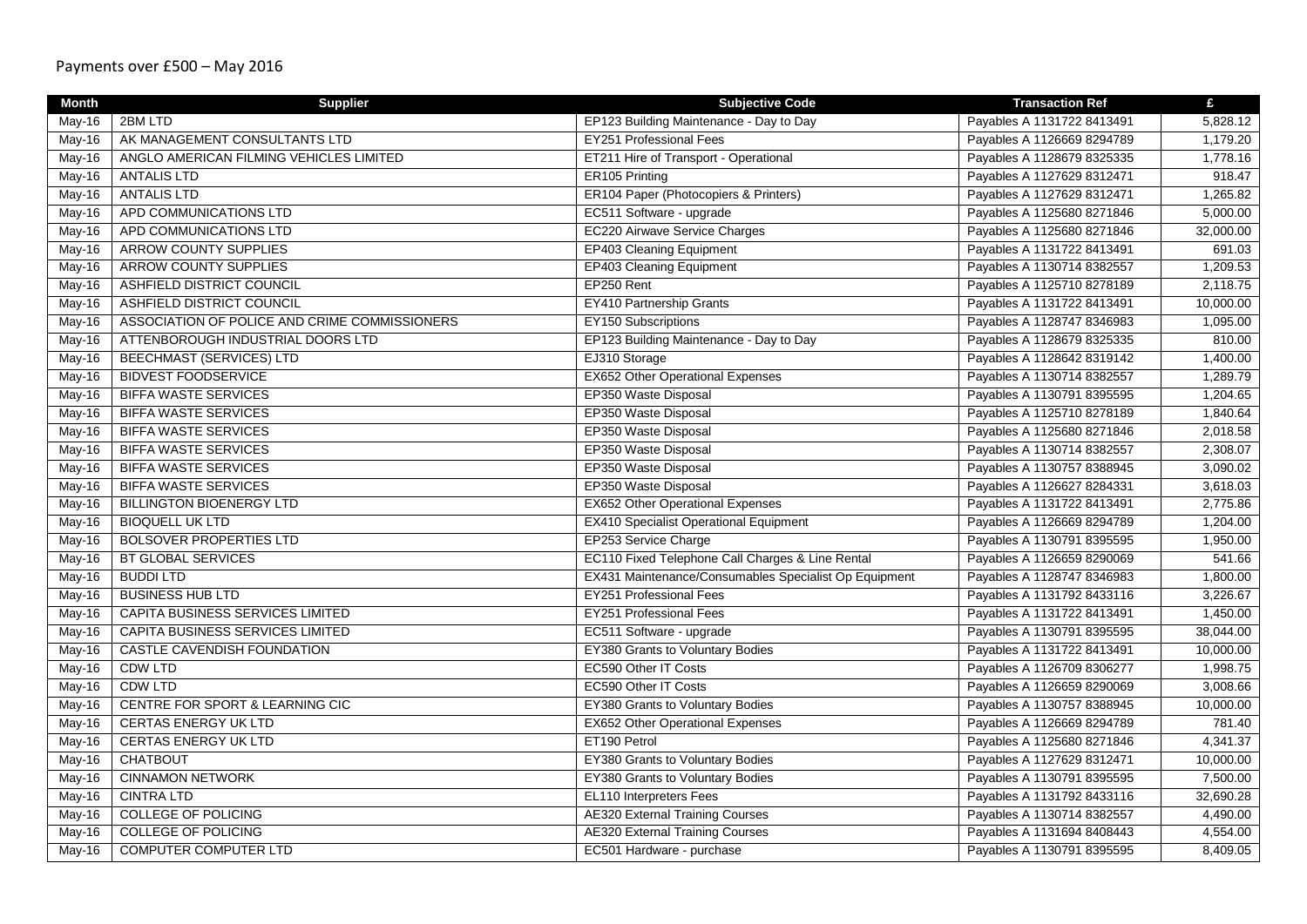| <b>Month</b> | <b>Supplier</b>                            | <b>Subjective Code</b>                                | <b>Transaction Ref</b>     | £          |
|--------------|--------------------------------------------|-------------------------------------------------------|----------------------------|------------|
| May-16       | <b>COONEEN AT WORK LTD</b>                 | EU111 Clothing & Uniforms                             | Payables A 1131722 8413491 | 16,969.27  |
| May-16       | COONEEN AT WORK LTD                        | EU111 Clothing & Uniforms                             | Payables A 1126669 8294789 | 24,938.19  |
| $May-16$     | <b>CREATIVE FLAVOURS</b>                   | <b>EX652 Other Operational Expenses</b>               | Payables A 1131641 8402454 | 832.50     |
| May-16       | <b>CREATIVE FLAVOURS</b>                   | <b>EO110 Contract Catering</b>                        | Payables A 1128642 8319142 | 1,035.00   |
| May-16       | <b>CROWN PET FOODS LTD</b>                 | EX610 Police Dogs - purchase                          | Payables A 1130668 8366272 | 615.70     |
| May-16       | <b>DEWVA</b>                               | AE360 Conference & Seminar Fees                       | Payables A 1128679 8325335 | 720.00     |
| May-16       | DR P WILLIAMS                              | <b>EY251 Professional Fees</b>                        | Payables A 1129633 8353053 | 780.00     |
| May-16       | DR RALPH SAMPSON                           | <b>AE514 Other Medical Costs</b>                      | Payables A 1131722 8413491 | 716.70     |
| May-16       | DR RALPH SAMPSON                           | <b>AE514 Other Medical Costs</b>                      | Payables A 1131792 8433116 | 821.10     |
| $May-16$     | DR RALPH SAMPSON                           | <b>AE514 Other Medical Costs</b>                      | Payables A 1130791 8395595 | 10,611.30  |
| May-16       | <b>DRAINSCAN</b>                           | EP123 Building Maintenance - Day to Day               | Payables A 1125710 8278189 | 800.00     |
| May-16       | <b>DSG RETAIL LIMITED</b>                  | EX431 Maintenance/Consumables Specialist Op Equipment | Payables A 1128679 8325335 | 537.96     |
| May-16       | <b>EAGLE SECURITY SYSTEMS LTD</b>          | EP123 Building Maintenance - Day to Day               | Payables A 1128679 8325335 | 598.00     |
| May-16       | <b>EAGLE SECURITY SYSTEMS LTD</b>          | EP123 Building Maintenance - Day to Day               | Payables A 1126709 8306277 | 2,198.00   |
| May-16       | <b>ENTERPRISE RENT-A-CAR (UK) LTD</b>      | ET211 Hire of Transport - Operational                 | Payables A 1126659 8290069 | 2,301.66   |
| May-16       | ENVIRONMENTAL SCIENTIFICS GROUP LIMITED    | EF120 Forensic Analysis                               | Payables A 1130697 8372702 | 3,296.16   |
| May-16       | ENVIRONMENTAL SCIENTIFICS GROUP LIMITED    | <b>EF120 Forensic Analysis</b>                        | Payables A 1131641 8402454 | 8,689.48   |
| May-16       | <b>EPAY LTD</b>                            | <b>EF130 Electronic Forensics</b>                     | Payables A 1130791 8395595 | 649.74     |
| May-16       | EPPERSTONE RIFLE RANGE                     | EP202 Electricity                                     | Payables A 1128642 8319142 | 921.17     |
| May-16       | <b>EQUATION NOTTINGHAMSHIRE</b>            | EY380 Grants to Voluntary Bodies                      | Payables A 1128747 8346983 | 2,970.00   |
| May-16       | <b>EVERSHEDS LLP</b>                       | EP101 Fees Planned                                    | Payables A 1130697 8372702 | 900.00     |
| May-16       | EVERYTHING EVERYWHERE LTD                  | EC130 Mobile Phone Call Charges & Contract Cost       | Payables A 1131722 8413491 | 2,880.97   |
| May-16       | EVERYTHING EVERYWHERE LTD                  | EC130 Mobile Phone Call Charges & Contract Cost       | Payables A 1126709 8306277 | 7,755.33   |
| May-16       | FISHER HARGREAVES PROCTOR LTD              | EX330 Other Insurance                                 | Payables A 1131694 8408443 | 964.95     |
| May-16       | FWP MECHANICAL LTD                         | EP123 Building Maintenance - Day to Day               | Payables A 1130757 8388945 | 1,912.40   |
| May-16       | <b>G2 RECRUITMENT SOLUTIONS LTD</b>        | AE110 Agency / Temp Staff                             | Payables A 1126627 8284331 | 2,000.00   |
| May-16       | <b>G2 RECRUITMENT SOLUTIONS LTD</b>        | AE110 Agency / Temp Staff                             | Payables A 1126669 8294789 | 6,825.00   |
| May-16       | <b>G2 RECRUITMENT SOLUTIONS LTD</b>        | AE110 Agency / Temp Staff                             | Payables A 1128679 8325335 | 7,130.00   |
| $May-16$     | <b>G2 RECRUITMENT SOLUTIONS LTD</b>        | AE110 Agency / Temp Staff                             | Payables A 1128642 8319142 | 8,000.00   |
| May-16       | <b>G2 RECRUITMENT SOLUTIONS LTD</b>        | AE110 Agency / Temp Staff                             | Payables A 1131722 8413491 | 12,200.00  |
| May-16       | G4S FORENSIC AND MEDICAL SERVICES (UK) LTD | ES110 Police Surgeons / Clinicians                    | Payables A 1126627 8284331 | 104,470.50 |
| May-16       | <b>GEO HANSON &amp; SONS HUCKNALL LTD</b>  | EP123 Building Maintenance - Day to Day               | Payables A 1130714 8382557 | 613.13     |
| May-16       | <b>GEOFF SMITH ASSOCIATES LTD</b>          | <b>EY251 Professional Fees</b>                        | Payables A 1128642 8319142 | 500.00     |
| May-16       | <b>GEOFF SMITH ASSOCIATES LTD</b>          | EC512 Software Licences                               | Payables A 1128642 8319142 | 11,376.45  |
| May-16       | <b>GO 2 TELECOM LTD</b>                    | EX652 Other Operational Expenses                      | Payables A 1131722 8413491 | 1,604.95   |
| May-16       | <b>GOVERNMENT LEGAL DEPARTMENT</b>         | EX901 Legal Costs                                     | Payables A 1131722 8413491 | 827.50     |
| May-16       | <b>GRG PUBLIC RESOURCES LTD</b>            | EI110 Damage to Property / Boarding Up                | Payables A 1125710 8278189 | 850.00     |
| May-16       | <b>GRIDSMART</b>                           | <b>EY251 Professional Fees</b>                        | Payables A 1126659 8290069 | 1,180.00   |
| May-16       | <b>GROUNDWORK GREATER NOTTINGHAM</b>       | EY380 Grants to Voluntary Bodies                      | Payables A 1130668 8366272 | 15,000.00  |
| May-16       | <b>HARVEST ENERGY LTD</b>                  | ET191 Diesel                                          | Payables A 1131792 8433116 | 13,100.13  |
| May-16       | HARVEST ENERGY LTD                         | ET191 Diesel                                          | Payables A 1130714 8382557 | 56,383.04  |
| May-16       | HARVEST ENERGY LTD                         | ET191 Diesel                                          | Payables A 1126669 8294789 | 88,465.97  |
| May-16       | HAYS SPECIALIST RECRUITMENT LTD            | AE110 Agency / Temp Staff                             | Payables A 1125680 8271846 | 968.65     |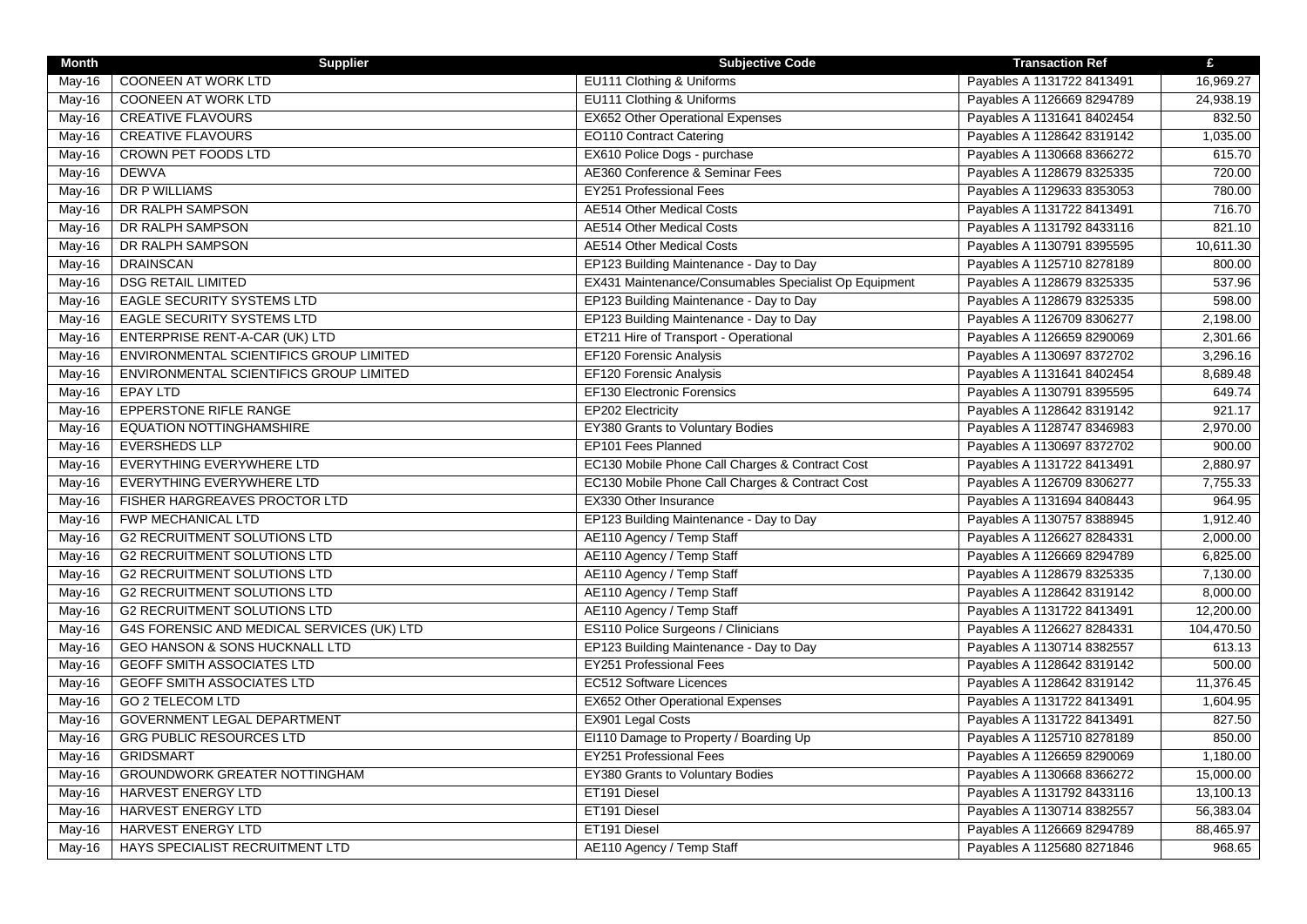| <b>Month</b> | <b>Supplier</b>                        | <b>Subjective Code</b>                          | <b>Transaction Ref</b>     | £          |
|--------------|----------------------------------------|-------------------------------------------------|----------------------------|------------|
| May-16       | HAYS SPECIALIST RECRUITMENT LTD        | AE110 Agency / Temp Staff                       | Payables A 1128642 8319142 | 968.65     |
| May-16       | HAYS SPECIALIST RECRUITMENT LTD        | AE110 Agency / Temp Staff                       | Payables A 1131694 8408443 | 968.65     |
| May-16       | HAYS SPECIALIST RECRUITMENT LTD        | AE110 Agency / Temp Staff                       | Payables A 1130668 8366272 | 1,743.57   |
| May-16       | <b>HCL TECHNOLOGIES UK LTD</b>         | EC590 Other IT Costs                            | Payables A 1126669 8294789 | 112,500.00 |
| $May-16$     | <b>HOLLY GREEN SUPPLIES</b>            | ET211 Hire of Transport - Operational           | Payables A 1129633 8353053 | 7,560.00   |
| May-16       | <b>ICCA PROPERTY LTD</b>               | EP251 Hire of Rooms/Premises                    | Payables A 1127629 8312471 | 999.60     |
| May-16       | <b>INTEGRITAS ADVOCACY CIC</b>         | EY380 Grants to Voluntary Bodies                | Payables A 1128747 8346983 | 11,250.00  |
| May-16       | <b>INTERSPIRO LTD</b>                  | <b>EX652 Other Operational Expenses</b>         | Payables A 1125680 8271846 | 1,098.72   |
| May-16       | <b>IRON MOUNTAIN (UK) LTD</b>          | EJ310 Storage                                   | Payables A 1131694 8408443 | 6,498.01   |
| May-16       | <b>IT4AUTOMATION LTD</b>               | EC130 Mobile Phone Call Charges & Contract Cost | Payables A 1128642 8319142 | 960.96     |
| May-16       | <b>KEY FORENSIC SERVICES LTD</b>       | EF120 Forensic Analysis                         | Payables A 1130757 8388945 | 32,522.78  |
| May-16       | <b>KEY FORENSIC SERVICES LTD</b>       | EF120 Forensic Analysis                         | Payables A 1131792 8433116 | 39,721.24  |
| May-16       | <b>KIER BUSINESS SERVICES LTD</b>      | EY251 Professional Fees                         | Payables A 1131694 8408443 | 8,975.00   |
| May-16       | KINGS SECURITY SYSTEMS LTD             | EP102 Planned Maintenance                       | Payables A 1130643 8359198 | 7,510.00   |
| May-16       | KINGS SECURITY SYSTEMS LTD             | EP102 Planned Maintenance                       | Payables A 1131641 8402454 | 40,163.19  |
| May-16       | KUSTOM GARAGE EQUIPMENT LTD            | AS110 Police Staff - Basic Pay                  | Payables A 1126627 8284331 | 3,952.10   |
| May-16       | <b>LANGUAGE LINE SOLUTIONS</b>         | EL110 Interpreters Fees                         | Payables A 1128747 8346983 | 9,707.00   |
| May-16       | <b>LEDGALE LTD</b>                     | <b>EY250 Consultants Fees</b>                   | Payables A 1131641 8402454 | 5,400.00   |
| May-16       | <b>LGC LTD</b>                         | EF120 Forensic Analysis                         | Payables A 1130697 8372702 | 2,931.37   |
| May-16       | <b>LGC LTD</b>                         | EF120 Forensic Analysis                         | Payables A 1126709 8306277 | 3,402.10   |
| May-16       | <b>LGC LTD</b>                         | EF150 DNA Sampling                              | Payables A 1126709 8306277 | 7,769.46   |
| $May-16$     | <b>LYRECO OFFICE PRODUCTS</b>          | ER101 Stationery & Office Consumables           | Payables A 1125710 8278189 | 568.20     |
| May-16       | LYRECO OFFICE PRODUCTS                 | ER101 Stationery & Office Consumables           | Payables A 1128642 8319142 | 576.64     |
| May-16       | <b>LYRECO OFFICE PRODUCTS</b>          | ER104 Paper (Photocopiers & Printers)           | Payables A 1128642 8319142 | 698.15     |
| May-16       | METHODS PROFESSIONAL SERVICES LTD      | <b>EY250 Consultants Fees</b>                   | Payables A 1125710 8278189 | 7,000.00   |
| $May-16$     | MICHAEL PAGE RECRUITMENT LTD           | AE110 Agency / Temp Staff                       | Payables A 1125710 8278189 | 1,073.00   |
| May-16       | MICHAEL PAGE RECRUITMENT LTD           | AE110 Agency / Temp Staff                       | Payables A 1128642 8319142 | 2,193.53   |
| May-16       | MICHAEL PAGE RECRUITMENT LTD           | AE110 Agency / Temp Staff                       | Payables A 1126669 8294789 | 2,388.94   |
| May-16       | MICHAEL PAGE RECRUITMENT LTD           | AE110 Agency / Temp Staff                       | Payables A 1130791 8395595 | 2,466.83   |
| May-16       | MICHAEL PAGE RECRUITMENT LTD           | AE110 Agency / Temp Staff                       | Payables A 1131641 8402454 | 2,485.05   |
| $May-16$     | <b>MISCO UK LTD</b>                    | EC590 Other IT Costs                            | Payables A 1127629 8312471 | 1,034.94   |
| May-16       | MITIE CLEANING & SUPPORT SERVICES LTD  | <b>EP401 Contract Cleaning</b>                  | Payables A 1131694 8408443 | 43,603.27  |
| May-16       | <b>MOJATU FOUNDATION</b>               | EY380 Grants to Voluntary Bodies                | Payables A 1128747 8346983 | 15,000.00  |
| May-16       | MOTOR ACCIDENT PROTECTION SERVICES LTD | ET250 Vehicle Insurance                         | Payables A 1128642 8319142 | 4,457.39   |
| May-16       | MSM ENVIRONMENTAL SERVICES LTD         | EP205 Water Services / Rates                    | Payables A 1130757 8388945 | 1,821.67   |
| May-16       | MSM ENVIRONMENTAL SERVICES LTD         | EP205 Water Services / Rates                    | Payables A 1127629 8312471 | 3,833.34   |
| May-16       | NATIONAL MONITORING                    | EP451 Intruder Alarms                           | Payables A 1131641 8402454 | 4,169.76   |
| May-16       | <b>NCC PENSION FUND</b>                | <b>AE830 Pension Strain</b>                     | Payables A 1127629 8312471 | 23,125.50  |
| May-16       | NEWARK & SOUTHWELL STREET PASTORS      | EY380 Grants to Voluntary Bodies                | Payables A 1126709 8306277 | 3,000.00   |
| May-16       | <b>NIELSEN CHEMICALS</b>               | <b>EP401 Contract Cleaning</b>                  | Payables A 1128679 8325335 | 2,515.60   |
| May-16       | NMK BUSINESS SOLUTIONS LTD             | <b>EY251 Professional Fees</b>                  | Payables A 1126669 8294789 | 1,987.74   |
| May-16       | NORTHGATE PUBLIC SERVICES (UK) LTD     | EC512 Software Licences                         | Payables A 1131722 8413491 | 49,485.00  |
| May-16       | NORTHGATE VEHICLE HIRE LTD             | ET211 Hire of Transport - Operational           | Payables A 1126669 8294789 | 504.00     |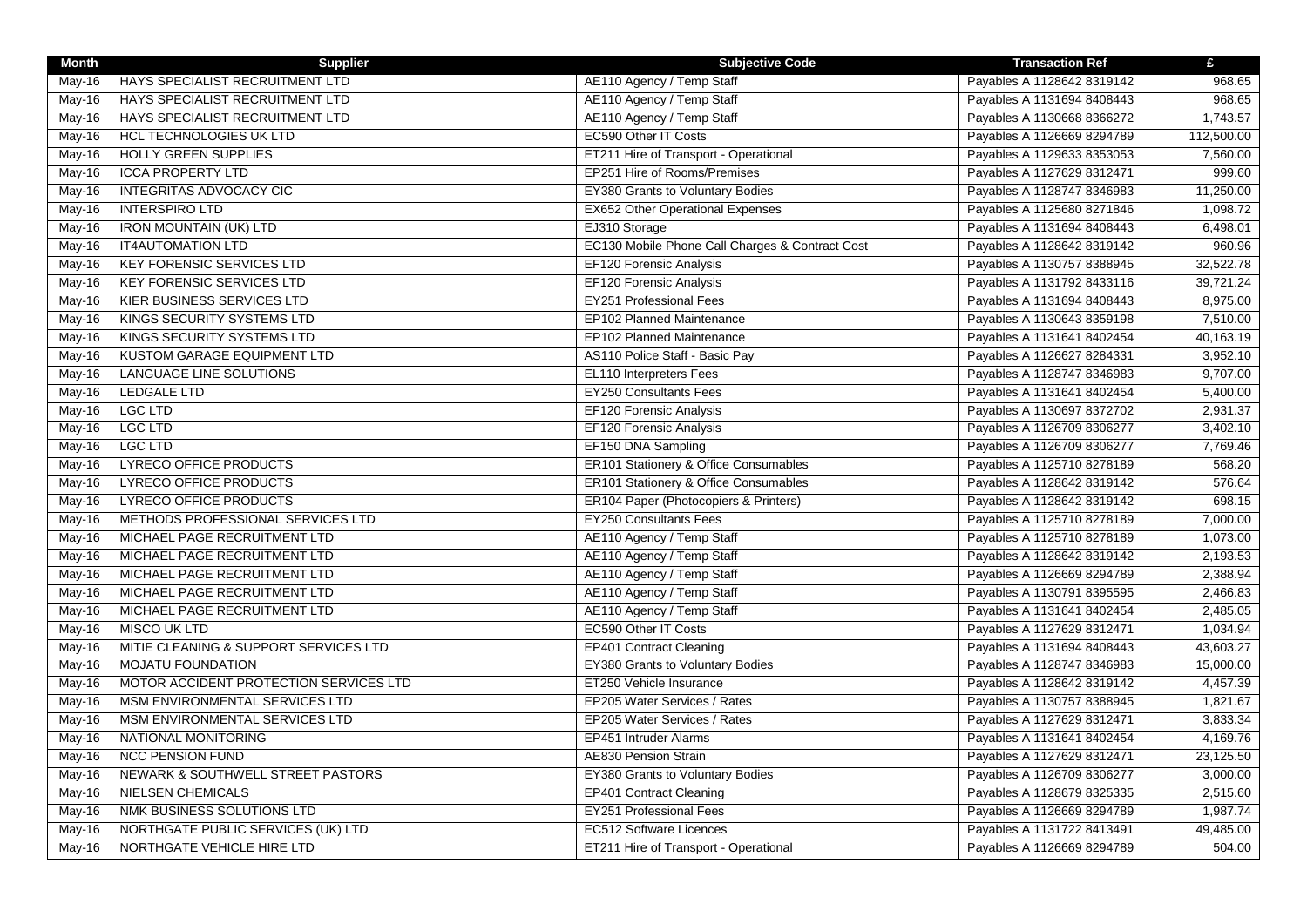| <b>Month</b>               | <b>Supplier</b>                                       | <b>Subjective Code</b>                   | <b>Transaction Ref</b>     | £            |
|----------------------------|-------------------------------------------------------|------------------------------------------|----------------------------|--------------|
| May-16                     | NORTHGATE VEHICLE HIRE LTD                            | ET211 Hire of Transport - Operational    | Payables A 1131722 8413491 | 697.00       |
| May-16                     | NOTTINGHAM CITY COUNCIL                               | ET455 Public Transport & Parking         | Payables A 1126659 8290069 | 800.00       |
| May- $16$                  | NOTTINGHAM CITY COUNCIL                               | EY360 Other PA Grants                    | Payables A 1128715 8336041 | 324,406.00   |
| May-16                     | NOTTINGHAM CITY COUNCIL                               | EY360 Other PA Grants                    | Payables A 1128703 8331139 | 1,261,711.00 |
| May-16                     | NOTTINGHAM COMMUNITY & VOLUNTARY SERVICE              | EY380 Grants to Voluntary Bodies         | Payables A 1126709 8306277 | 10,000.00    |
| May-16                     | NOTTINGHAMSHIRE AND CITY OF NOTTINGHAM FIRE AUTHORITY | EP250 Rent                               | Payables A 1128642 8319142 | 2,500.00     |
| May-16                     | NOTTINGHAMSHIRE COUNTY COUNCIL                        | EJ402 Consortium service - Pensions      | Payables A 1131694 8408443 | 11,324.41    |
| May-16                     | NOTTINGHAMSHIRE COUNTY COUNCIL                        | EY360 Other PA Grants                    | Payables A 1128679 8325335 | 351,232.15   |
| May-16                     | NOTTINGHAMSHIRE COUNTY SUPPLIES                       | ED113 Detained Persons - Consumables     | Payables A 1125710 8278189 | 949.90       |
| May-16                     | NOTTINGHAMSHIRE NEIGHBOURHOOD WATCH                   | EY380 Grants to Voluntary Bodies         | Payables A 1130668 8366272 | 5,000.00     |
| May-16                     | ORACLE CORPORATION UK LTD                             | <b>EC512 Software Licences</b>           | Payables A 1126669 8294789 | 25,387.96    |
| May-16                     | ORBIS PROTECT LTD                                     | EP401 Contract Cleaning                  | Payables A 1131641 8402454 | 1,685.00     |
| May-16                     | <b>ORCHID CELLMARK LTD</b>                            | EF150 DNA Sampling                       | Payables A 1128679 8325335 | 2,979.50     |
| May-16                     | <b>ORCHID CELLMARK LTD</b>                            | EF150 DNA Sampling                       | Payables A 1126709 8306277 | 8,380.50     |
| May-16                     | OUTREACH SOLUTIONS LTD                                | EY380 Grants to Voluntary Bodies         | Payables A 1127629 8312471 | 13,800.00    |
| May-16                     | OXFORD UNIVERSITY PRESS                               | EE150 Books & Publications               | Payables A 1130643 8359198 | 1,700.24     |
| May-16                     | PANGBOURNE MUSICAL DISTRIBUTORS LTD                   | EC524 Mobile Information System          | Payables A 1131641 8402454 | 5,212.00     |
| May-16                     | PATRA INCORPORATING ACDA                              | <b>EY380 Grants to Voluntary Bodies</b>  | Payables A 1130697 8372702 | 9,000.00     |
| May-16                     | PAYPOINT PLC                                          | EY251 Professional Fees                  | Payables A 1127629 8312471 | 800.00       |
| <b>May-16</b>              | POLICE AND CRIME COMMISSIONER FOR DERBYSHIRE          | EX910 Court Fees                         | Payables A 1131722 8413491 | 640.00       |
| May-16                     | POLICE AND CRIME COMMISSIONER FOR GREATER MANCHESTER  | <b>AE320 External Training Courses</b>   | Payables A 1131641 8402454 | 1,000.00     |
| May-16                     | POLICE AND CRIME COMMISSIONER FOR HERTFORDSHIRE       | <b>AE320 External Training Courses</b>   | Payables A 1131641 8402454 | 500.00       |
| $\overline{\text{May-16}}$ | POLICE AND CRIME COMMISSIONER FOR KENT                | <b>AE320 External Training Courses</b>   | Payables A 1131641 8402454 | 1,900.00     |
| May-16                     | POLICE AND CRIME COMMISSIONER FOR LEICESTERSHIRE      | EJ190 Other Partnerships                 | Payables A 1130791 8395595 | 2,677.60     |
| May-16                     | POLICE AND CRIME COMMISSIONER FOR LEICESTERSHIRE      | EJ601 Collaboration service              | Payables A 1130791 8395595 | 3,059.04     |
| May-16                     | POLICE AND CRIME COMMISSIONER FOR LINCOLNSHIRE        | EJ190 Other Partnerships                 | Payables A 1130791 8395595 | 196,093.20   |
| May-16                     | POLICE AND CRIME COMMISSIONER FOR NORTHAMPTONSHIRE    | <b>AE320 External Training Courses</b>   | Payables A 1131722 8413491 | 1,050.00     |
| $May-16$                   | POLICE AND CRIME COMMISSIONER FOR SOUTH YORKSHIRE     | <b>AE320 External Training Courses</b>   | Payables A 1131641 8402454 | 892.00       |
| May-16                     | POLICE AUTHORITY TREASURERS SOCIETY                   | <b>EY150 Subscriptions</b>               | Payables A 1128747 8346983 | 2,622.00     |
| May-16                     | POST OFFICE LIMITED                                   | ET180 Road Fund Licences                 | Payables A 1128642 8319142 | 670.00       |
| May-16                     | POW NOTTINGHAM                                        | EY380 Grants to Voluntary Bodies         | Payables A 1128747 8346983 | 15,000.00    |
| May-16                     | REED SPECIALIST RECRUITMENT LTD                       | AE110 Agency / Temp Staff                | Payables A 1128747 8346983 | 2,368.60     |
| $May-16$                   | REED SPECIALIST RECRUITMENT LTD                       | AE110 Agency / Temp Staff                | Payables A 1130714 8382557 | 3,117.00     |
| May-16                     | REED SPECIALIST RECRUITMENT LTD                       | AE110 Agency / Temp Staff                | Payables A 1126709 8306277 | 5,367.00     |
| May-16                     | REED SPECIALIST RECRUITMENT LTD                       | AE110 Agency / Temp Staff                | Payables A 1128679 8325335 | 7,474.27     |
| $May-16$                   | REED SPECIALIST RECRUITMENT LTD                       | AE110 Agency / Temp Staff                | Payables A 1128642 8319142 | 8,117.00     |
| May-16                     | <b>REMEDI</b>                                         | EY380 Grants to Voluntary Bodies         | Payables A 1131694 8408443 | 7,925.95     |
| May-16                     | <b>REMEDI</b>                                         | EY380 Grants to Voluntary Bodies         | Payables A 1128642 8319142 | 13,060.07    |
| May-16                     | <b>RICOH UK LTD</b>                                   | ER121 Photocopier Machines Running Costs | Payables A 1131641 8402454 | 14,742.15    |
| May-16                     | <b>RYCROFT LTD</b>                                    | EP123 Building Maintenance - Day to Day  | Payables A 1128642 8319142 | 550.00       |
| $\overline{\text{May-16}}$ | <b>RYCROFT LTD</b>                                    | EP123 Building Maintenance - Day to Day  | Payables A 1130791 8395595 | 1,820.00     |
| May-16                     | SANCUS SOLUTIONS LTD                                  | <b>AE320 External Training Courses</b>   | Payables A 1130714 8382557 | 500.00       |
| May-16                     | <b>SCALABLE COMMUNICATIONS PLC</b>                    | <b>EC410 Network Services</b>            | Payables A 1130791 8395595 | 11,213.00    |